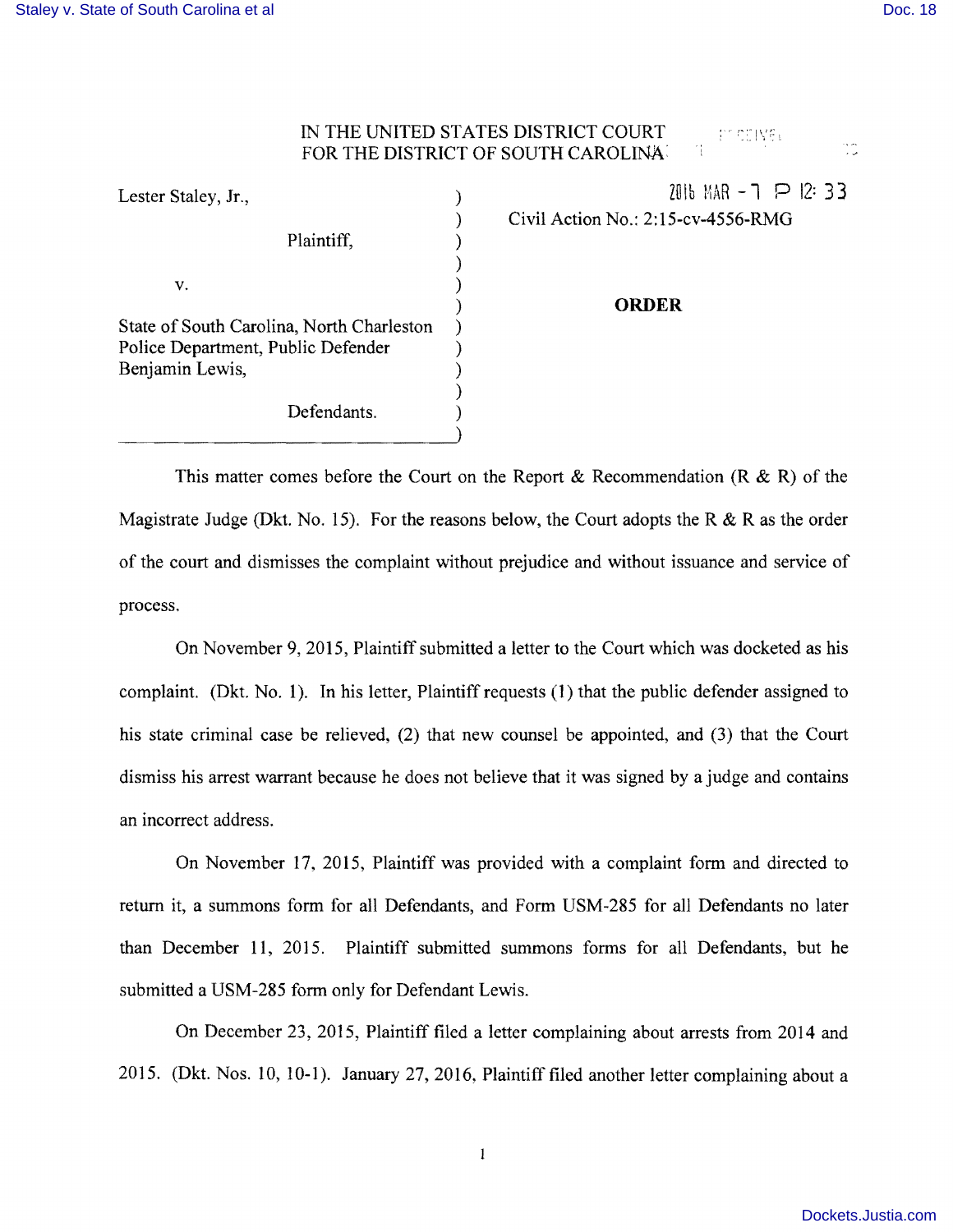2015 burglary charge. (Dkt. No. 11). On February 1, 2016, the Magistrate Judge issued an R & R recommending that the Court dismiss the complaint without prejudice and without issuing summonses. (Dkt. No. 15). And on February 12, 2016, Plaintiff filed a response. (Dkt. NO. 17).

The Magistrate Judge makes only a recommendation to this Court. The recommendation has no presumptive weight, and the responsibility for making a final determination remains with this Court. *Mathews* v. *Weber,* 423 U.S. 261,270-71 (1976). This Court is charged with making a de novo determination of those portions of the R&R to which specific objection is made. Additionally, the Court may "accept, reject, or modify, in whole or in part, the findings or recommendations made by the magistrate judge." 28 U.S.C.  $\S$  636(b)(1). This Court may also "receive further evidence or recommit the matter to the magistrate judge with instructions." Id.

"A document filed *pro se* is to be liberally construed, and a *pro se* complaint, however inartfully pleaded, must be held to less stringent standards than formal pleadings drafted by lawyers." *Erickson v. Pardus*, 551 U.S. 89, 94 (2007) (internal citations and quotation marks removed). Even taking this liberal pleading standard into account, Plaintiff s compliant must be dismissed.

First, to the extent that Plaintiff seeks to be released from prison, he can do so only through a habeas action. *See Preiser* v. *Rodriguez,* 411 U.S. 475, 500 (1973); *Heck* v. *Humphrey,* 512 U.S. 477 (1994) (reiterating that release from prison is unavailable under 42 US.C. § 1983). Similarly, a federal court may not interfere in a state's pending criminal proceedings. *See Younger* v. *Harris,* 401 U.S. 37, 44 (1971). Finally, Defendant Lewis is entitled to a summary dismissal because Plaintiff's complaint and subsequent letters do not allege that he acted under color of state law, which is a requirement of actions under 42 U.S.C. § 1983.

2